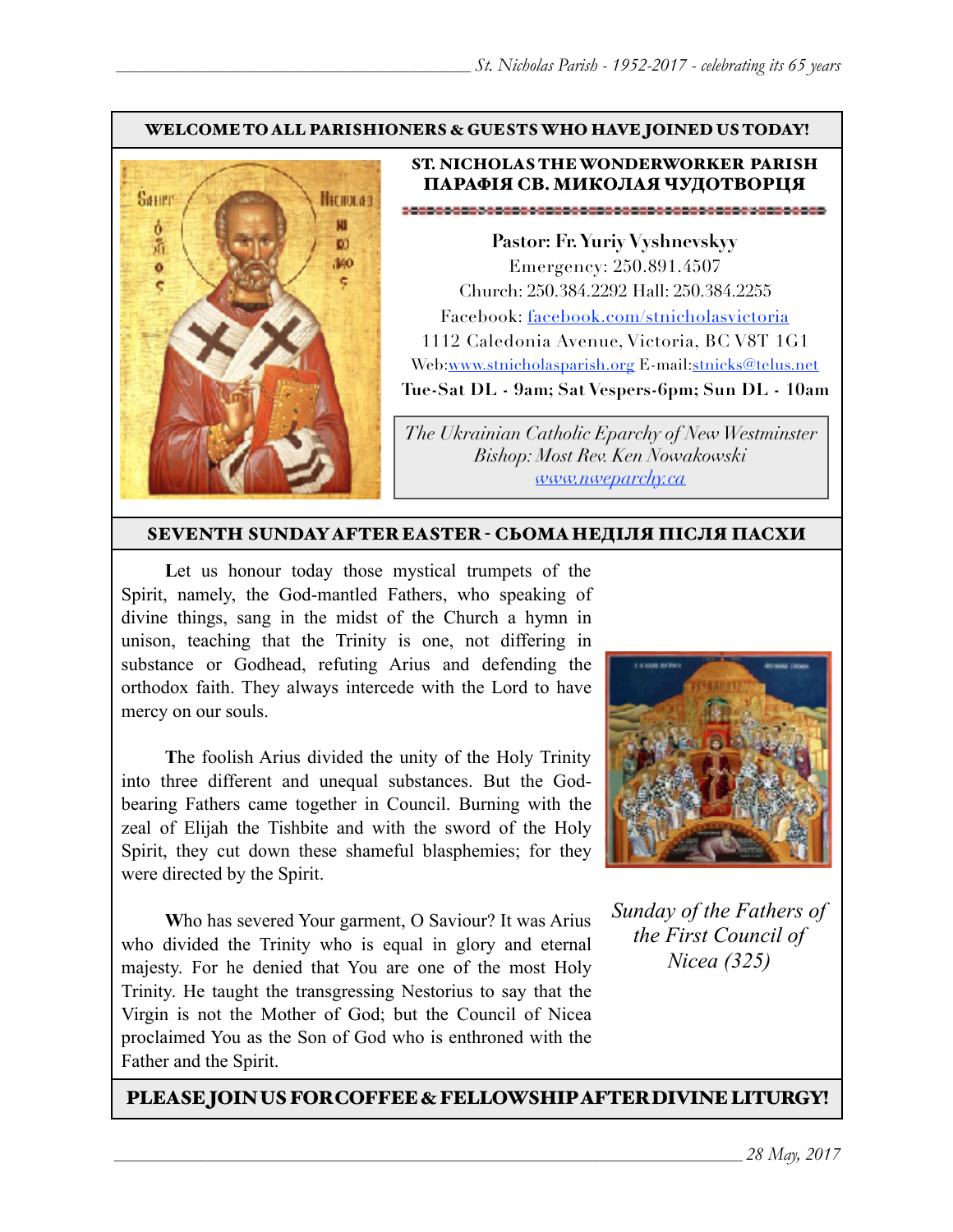| <b>SUNDAY HYMNS</b>                                                                                                                                                                                                                                                                                                                                                                                                                                                                                                                                                                                                                           |                   |                                                             |                                                                         |                                    |                    |  |
|-----------------------------------------------------------------------------------------------------------------------------------------------------------------------------------------------------------------------------------------------------------------------------------------------------------------------------------------------------------------------------------------------------------------------------------------------------------------------------------------------------------------------------------------------------------------------------------------------------------------------------------------------|-------------------|-------------------------------------------------------------|-------------------------------------------------------------------------|------------------------------------|--------------------|--|
| <b>OPENING HYMN</b>                                                                                                                                                                                                                                                                                                                                                                                                                                                                                                                                                                                                                           |                   |                                                             | О Маріє, Мати Божа / Virgin Mary, Blessed Mother pg. 356-357            |                                    |                    |  |
| <b>COMMUNION HYMN</b>                                                                                                                                                                                                                                                                                                                                                                                                                                                                                                                                                                                                                         |                   |                                                             | Маріє, Діво Благословенна / О Virgin Mary, Our Blessed Lady pg. 346-347 |                                    |                    |  |
| <b>CLOSING HYMN</b>                                                                                                                                                                                                                                                                                                                                                                                                                                                                                                                                                                                                                           |                   | На гору днесь Єлеонську / Today, on The Mount pg. 208-209   |                                                                         |                                    |                    |  |
| Please join us today in singing our Sunday hymns!                                                                                                                                                                                                                                                                                                                                                                                                                                                                                                                                                                                             |                   |                                                             |                                                                         |                                    |                    |  |
| <b>SUNDAY &amp; DAILY SCHEDULE</b>                                                                                                                                                                                                                                                                                                                                                                                                                                                                                                                                                                                                            |                   |                                                             |                                                                         |                                    |                    |  |
| SUNDAY, May 28                                                                                                                                                                                                                                                                                                                                                                                                                                                                                                                                                                                                                                |                   | Divine Liturgy - for the Parishioners of St Nicholas Parish |                                                                         |                                    | 10:00 AM           |  |
| MONDAY, May 29                                                                                                                                                                                                                                                                                                                                                                                                                                                                                                                                                                                                                                |                   |                                                             | <b>NO SERVICES</b>                                                      |                                    |                    |  |
| TUESDAY, May 30                                                                                                                                                                                                                                                                                                                                                                                                                                                                                                                                                                                                                               |                   |                                                             | Divine Liturgy of St. John Chrysostom                                   |                                    | 9:00 AM            |  |
| WEDNESDAY, May 31                                                                                                                                                                                                                                                                                                                                                                                                                                                                                                                                                                                                                             |                   |                                                             | Divine Liturgy of St. John Chrysostom                                   |                                    | 9:00 AM            |  |
| THURSDAY, June 1                                                                                                                                                                                                                                                                                                                                                                                                                                                                                                                                                                                                                              |                   | Divine Liturgy of St. John Chrysostom                       |                                                                         |                                    | 9:00 AM            |  |
| FRIDAY, June 2                                                                                                                                                                                                                                                                                                                                                                                                                                                                                                                                                                                                                                |                   |                                                             | Divine Liturgy of St. John Chrysostom                                   |                                    | 9:00 AM            |  |
| SATURDAY, June 3                                                                                                                                                                                                                                                                                                                                                                                                                                                                                                                                                                                                                              |                   |                                                             | Divine Liturgy of St. John Chrysostom<br><b>Vespers</b>                 |                                    | 9:00 AM<br>6:00 PM |  |
| SUNDAY, June 4                                                                                                                                                                                                                                                                                                                                                                                                                                                                                                                                                                                                                                |                   |                                                             | Divine Liturgy - for the Parishioners of St Nicholas Parish             |                                    | 10:00 AM           |  |
| Please Note: to request a Divine Liturgy for a special intention, please see Fr. Yuriy to arrange for it!                                                                                                                                                                                                                                                                                                                                                                                                                                                                                                                                     |                   |                                                             |                                                                         |                                    |                    |  |
| <b>SUNDAY EPISTLE READERS</b>                                                                                                                                                                                                                                                                                                                                                                                                                                                                                                                                                                                                                 |                   |                                                             |                                                                         |                                    |                    |  |
| <b>DATE</b>                                                                                                                                                                                                                                                                                                                                                                                                                                                                                                                                                                                                                                   | <b>READING</b>    |                                                             |                                                                         | <b>UKRAINIAN</b><br><b>ENGLISH</b> |                    |  |
| SUNDAY, May 28                                                                                                                                                                                                                                                                                                                                                                                                                                                                                                                                                                                                                                | Act.2:16-18;28-36 | Glikeria Iwanuck<br>Marian Chalifoux                        |                                                                         |                                    |                    |  |
| SUNDAY, June 4                                                                                                                                                                                                                                                                                                                                                                                                                                                                                                                                                                                                                                | Act. 2: 1-11      | Andrij Pelekhatyi                                           |                                                                         | Robert Herchak                     |                    |  |
| SUNDAY, June 11                                                                                                                                                                                                                                                                                                                                                                                                                                                                                                                                                                                                                               | Heb. 11:33-12:2   | Liliia Palyvoda                                             |                                                                         | Bryan Melnyk                       |                    |  |
| SUNDAY, June 18                                                                                                                                                                                                                                                                                                                                                                                                                                                                                                                                                                                                                               | Rm. 2: 10-16      | Motria Koropecky                                            |                                                                         |                                    | Peter Iwanuck      |  |
| Thank you, Epistle readers, for your service in proclaiming God's Word!                                                                                                                                                                                                                                                                                                                                                                                                                                                                                                                                                                       |                   |                                                             |                                                                         |                                    |                    |  |
| PARISH COUNCIL EXECUTIVE                                                                                                                                                                                                                                                                                                                                                                                                                                                                                                                                                                                                                      |                   |                                                             | <b>PASTORAL MINISTRY &amp; HOLY MYSTERIES</b>                           |                                    |                    |  |
| CHAIRPERSONAlec Rossa - 250.472.3374<br>SECRETARYCindy Lazaruk - 778.677.9072<br>BAPTISMSby appointment<br>TREASURERWilliam Vanderven - 250.478.1458<br>MARRIAGESsix months notice should<br>FINANCIAL SECRETARYDavid Newberry - 250.598.8197<br>be given to the parish priest, and he should be<br>FUNDRAISING/HALL RENTALRobert Herchak - 250.386.7872<br>contacted before any other arrangements are made<br>MAINTENANCEMurray Chapman - 250.658.4769<br>FUNERALSby appointment<br>LITURGICAL COMMITTEEMotria Koropecky - 250.658.3051<br>MEMBER AT LARGELiliia Palyvoda - 250.857.1683<br>VIBRANT PARISHDarlene DeMerchant - 250.727.3837 |                   |                                                             |                                                                         |                                    |                    |  |
| <b>Bequests &amp; Wills:</b> Leaving a bequeath is a process of giving a donation through your will. It is                                                                                                                                                                                                                                                                                                                                                                                                                                                                                                                                    |                   |                                                             |                                                                         |                                    |                    |  |

simply a distribution from your estate to a charitable organization through your last will and testament. It can be as small or as large a donation as you wish. It is important that you talk to your lawyer about the process. In your kindness please remember St Nicholas the Wonderworker Ukrainian Catholic Church in your bequeath and will. If anyone wishes to make such a bequeath in their will, the following clause may be included or added to a will: "I give, devise, and bequeath to St Nicholas the Wonderworker Ukrainian Catholic Parish - 1112 Caledonia Avenue, Victoria BC, V8T 1G1, the sum of \$  $\qquad \qquad$  (or  $\qquad \qquad$  % of my estate), to be used for the benefit of the parish and it's pastoral activities."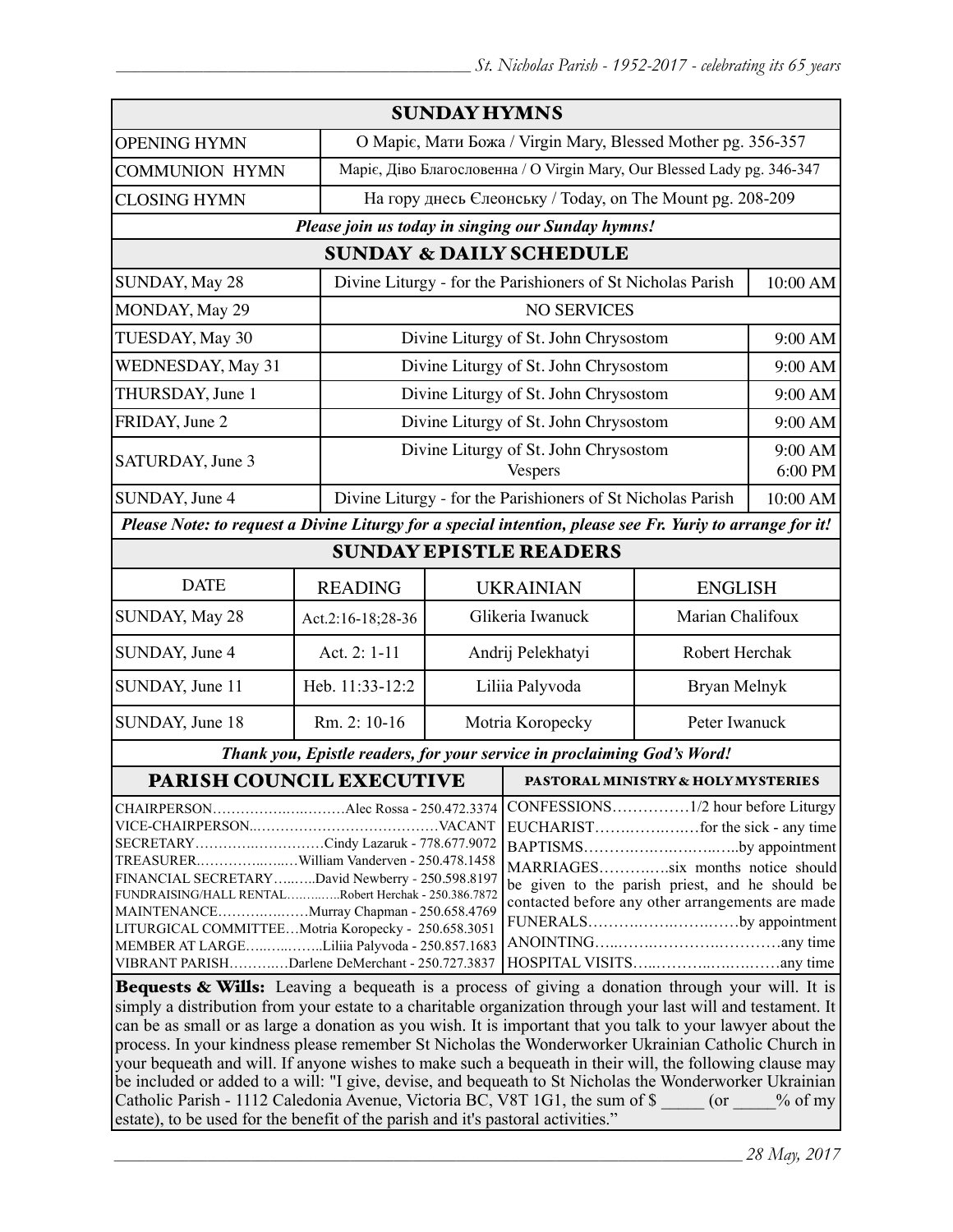## **Vibrant Parish Prayer**

**O** God, Creator of Heaven and Earth! Because of your indescribable love for us, you sent your Only-Begotten Son, Our Lord and Saviour, Jesus Christ - The Way, The Truth, and The Life and our Salvation. In His name, we turn to You. Strengthen our hearts and minds in Christian love and in unity of purpose as we strive to build a Vibrant Parish. Give us the grace to model our lives according to the Word of God. Instill in us the desire to pray and to celebrate the Holy Mysteries as one Christian Family in our Parish Community. Inspire us to follow Your great command to be a servant to the less fortunate among us! Grant this, O Lord, through the mercies and love for mankind of Your Only-Begotten Son with whom You are blessed, together with Your All-Holy, Good and Life-Giving Spirit, now and forever and ever. Amen!



## **The Vibrant Parish**

**A Place To Encounter The Living Christ** Through the word, the Holy Mysteries & Prayer, Serving One's Neighbor, Leadership Fostering & Serving Unity and Missionary Spirit (His Beatitude Sviatoslav)



## **Молитва Живої Парафії**

**Г**осподи Ісусе Христе, Пастирю Добрий, як колись Ти пригорнув заблуканих овечок, щоб вони пізнали Твій голос і були Твоїм стадом, так і сьогодні глянь ласкаво з небесних висот на нашу парафію та зішли на неї Твого Святого Духа, щоб вона була місцем пізнання радості Доброї Новини. Скріплюй нас Твоєю присутністю та єднай нас кожночасно в молитві. Даруй нам духа служіння ближньому, щоб у нашій парафії кожний міг зустріти Тебе, милостивого Бога. Благослови наш духовний провід Твоєю мудрістю і дай, щоб ніхто з нас не шкодував ні часу, ні талантів, ні матеріальних дібр для розбудови Твого царства. Єднай нас у мирі та злагоді, щоб ми були Твоєю спільнотою любові. Всели в нас місійного духа, щоб ми стали тим світилом євангельського слова, молитви і добрих діл, що кличе кожного до участі в Божественному житті, щоб славилося, Спасе, Твоє Ім'я з безначальним Твоїм Отцем та пресвятим, благим і животворящим Твоїм Духом нині, і повсякчас, і на віки віків. Амінь.

# DIVINE LITURGY PROPERS

*The Divine Liturgy - An Anthology for Worship: Liturgy - pg. 388-461; propers - pg. 551*

## **First Antiphon**

*Verse:* Clap your hands, all you nations; shout to God with the voice of joy. **Refrain:** Through the prayers of the Mother of God, O Saviour, save us.

*Verse:* For the Lord most high is awesome, a great king over all the earth. **Refrain:** Through the prayers of the Mother of God O Saviour, save us.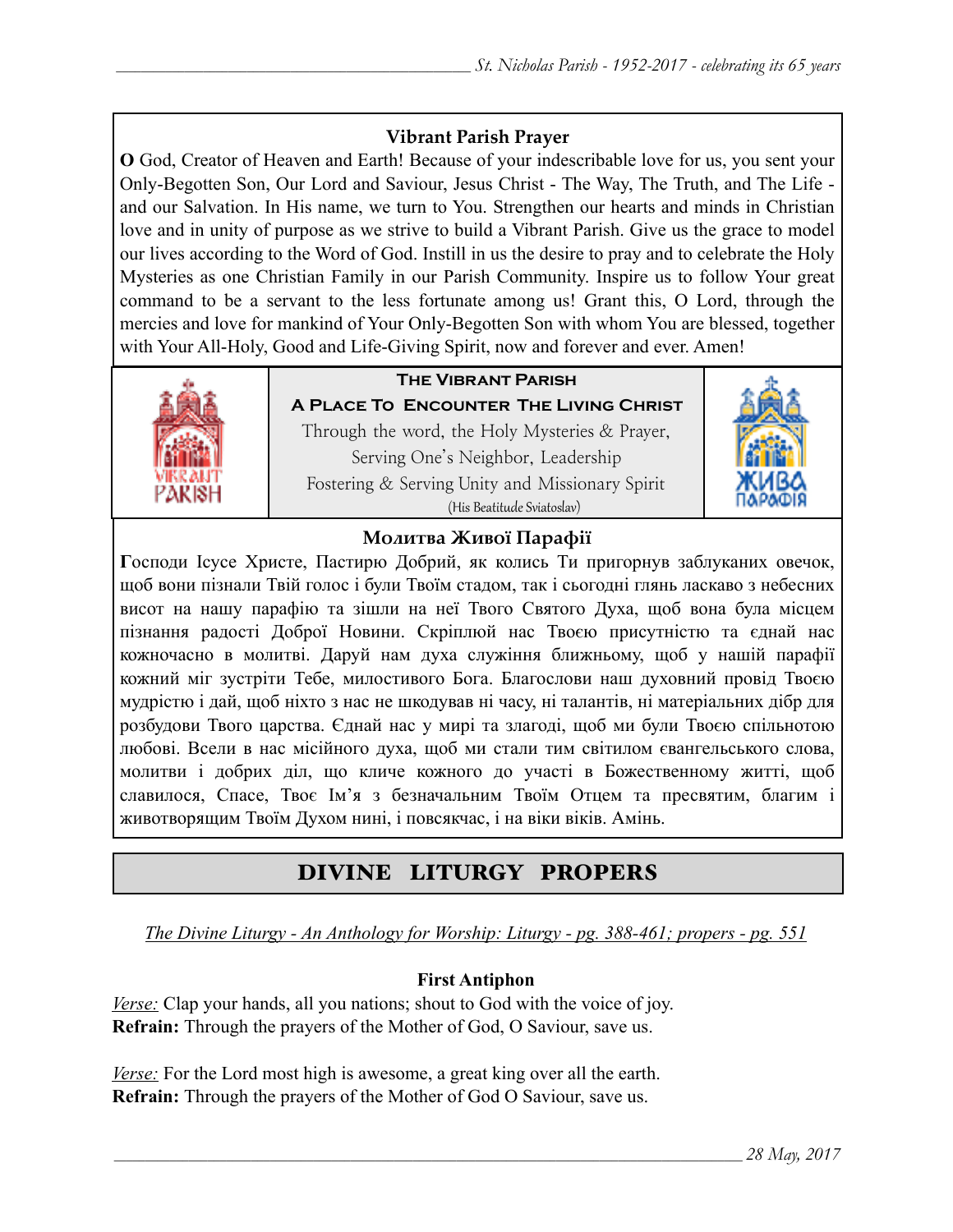*Verse:* He has subdued peoples to us, and nations under our feet. **Refrain:** Through the prayers of the Mother of God O Saviour, save us.

*<u>Verse:</u>* God ascended amid shouts of joy; the Lord, at the sound of the trumpet. **Refrain:** Through the prayers of the Mother of God O Saviour, save us.

#### **Glory: Now: Only-begotten Son...**

#### **Third Antiphon**

*We sing the usual Third Antiphon, but with the festal refrain:* Son of God, who ascended in glory, save us who sing to You: Alleluia.

**Troparion, Tone 6:** Angelic powers were upon Your tomb\* and the guards became like dead men;\* Mary stood before Your tomb\* seeking Your most pure body.\* You captured Hades without being overcome by it.\* You met the Virgin and granted life.\* O Lord, risen from the dead,\* glory be to You!

**Troparion, Tone 4:** You ascended in glory, O Christ our God,\* giving joy to Your disciples by the promise of the Holy Spirit,\* and assuring them through your blessing\* that You are the Son of God,\* the Redeemer of the world.

**Troparion, Tone 8:** Christ our God, You are glorified above all, You established our fathers as beacons on earth and through them guided all of us to the true faith. Glory to You, most compassionate Lord.

**Glory: Kontakion, Tone 8:** The apostles' preaching and the Fathers' doctrine confirmed the Church's one faith, and wearing the garment of truth woven from theology that descends from on high, she rightly imparts the mystery of godliness and sings its glory.

**Now: Kontakion, Tone 6:** When you had fulfilled Your plan for us\* and united things on earth with those in heaven,\* You ascended in glory, O Christ our God,\* in no way distant, but remaining in separable,\* You cried to those who love You:\* I am with You and there is none against you.

**Prokeimenon, Tone 4:** Blessed are You, Lord God of our fathers, and praised and glorified is Your Name forever. *Verse:* For You are righteous in everything that You have done to us.

**Epistle - Acts 20:16-18, 28-36 - A reading from the Acts of the Apostles:** For Paul had decided to sail past Ephesus, so that he might not have to spend time in Asia; he was eager to be in Jerusalem, if possible, on the day of Pentecost. From Miletus he sent a message to Ephesus, asking the elders of the church to meet him. When they came to him, he said to them: 'You yourselves know how I lived among you the entire time from the first day that I set foot in Asia, Keep watch over yourselves and over all the flock, of which the Holy Spirit has made you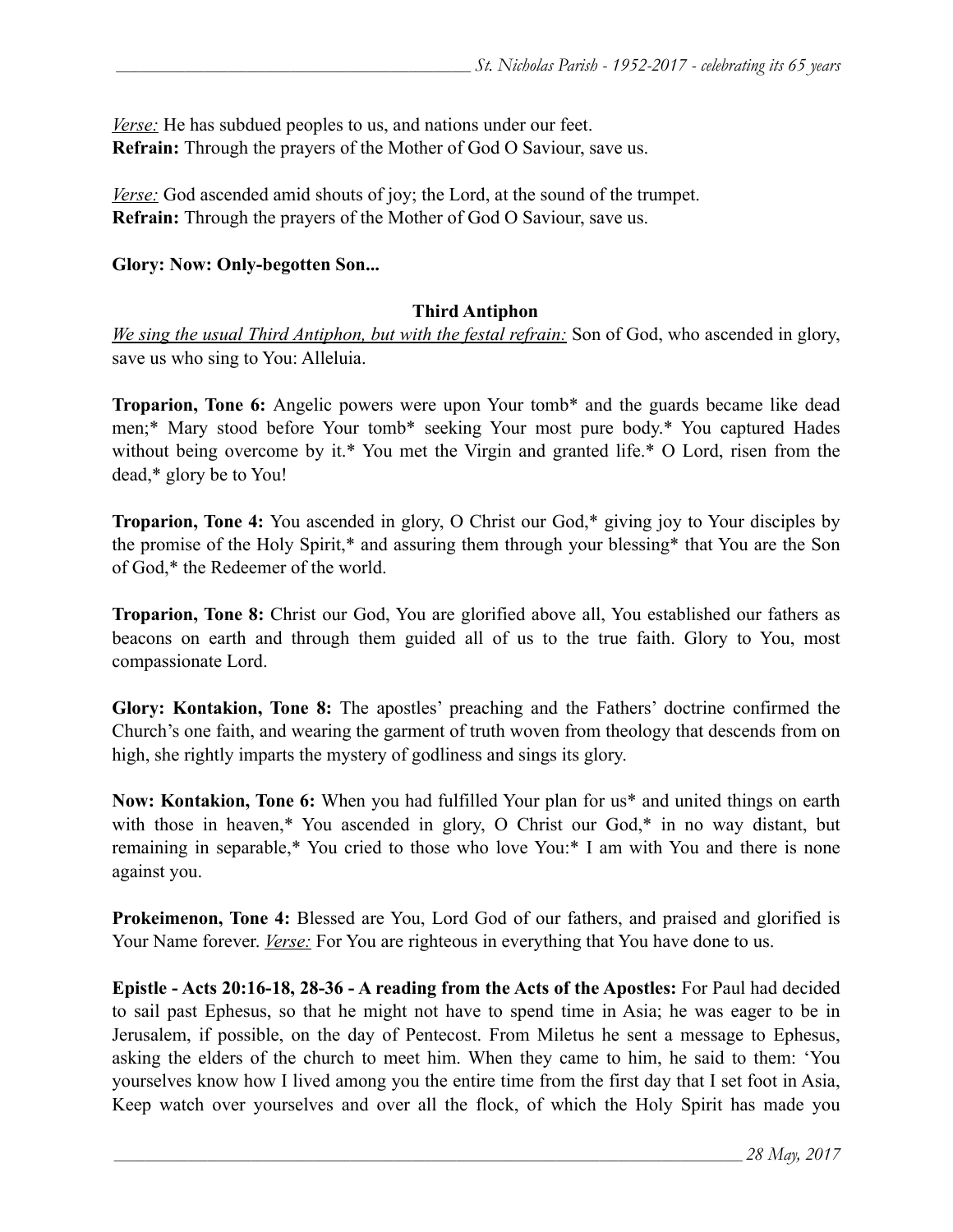overseers, to shepherd the church of God that he obtained with the blood of his own Son. I know that after I have gone, savage wolves will come in among you, not sparing the flock. Some even from your own group will come distorting the truth in order to entice the disciples to follow them. Therefore be alert, remembering that for three years I did not cease night or day to warn everyone with tears. And now I commend you to God and to the message of his grace, a message that is able to build you up and to give you the inheritance among all who are sanctified. I coveted no one's silver or gold or clothing. You know for yourselves that I worked with my own hands to support myself and my companions. In all this I have given you an example that by such work we must support the weak, remembering the words of the Lord Jesus, for he himself said, "It is more blessed to give than to receive." ' When he had finished speaking, he knelt down with them all and prayed.

**Alleluia, Tone 1:** *Verse:* The God of gods, the Lord, spoke and summoned the earth from the rising of sun to its setting. *Verse:* Gather to Him His devout ones, who with sacrifice make covenant with Him.

**Gospel - John 17:1-13 -** Jesus raised his eyes to heaven and said, "Father, the hour has come. Give glory to your son, so that your son may glorify you, just as you gave him authority over all people, so that he may give eternal life to all you gave him. Now this is eternal life, that they should know you, the only true God, and the one whom you sent, Jesus Christ. I glorified you on earth by accomplishing the work that you gave me to do. Now glorify me, Father, with you, with the glory that I had with you before the world began. "I revealed your name to those whom you gave me out of the world. They belonged to you, and you gave them to me, and they have kept your word. Now they know that everything you gave me is from you, because the words you gave to me I have given to them, and they accepted them and truly understood that I came from you, and they have believed that you sent me. I pray for them. I do not pray for the world but for the ones you have given me, because they are yours, and everything of mine is yours and everything of yours is mine, and I have been glorified in them. And now I will no longer be in the world, but they are in the world, while I am coming to you. Holy Father, keep them in your name that you have given me, so that they may be one just as we are. When I was with them I protected them in your name that you gave me, and I guarded them, and none of them was lost except the son of destruction, in order that the scripture might be fulfilled. But now I am coming to you. I speak this in the world so that they may share my joy completely.

*Instead of* **"It is truly..."** *we sing:* O my soul, magnify the Lord who in glory ascended bodily into the heavens.

**Irmos, Tone 5:** O Mother of God, you transcended both mind and word, and in time, ineffably bore the Timeless One: it is you who, with one accord, we, the faithful, magnify.

**Communion Hymn:** Praise the Lord from the heavens; praise Him the highest.\* Rejoice in the Lord, O you just; praise befits the righteous.\* Alleluia, alleluia,\* alleluia.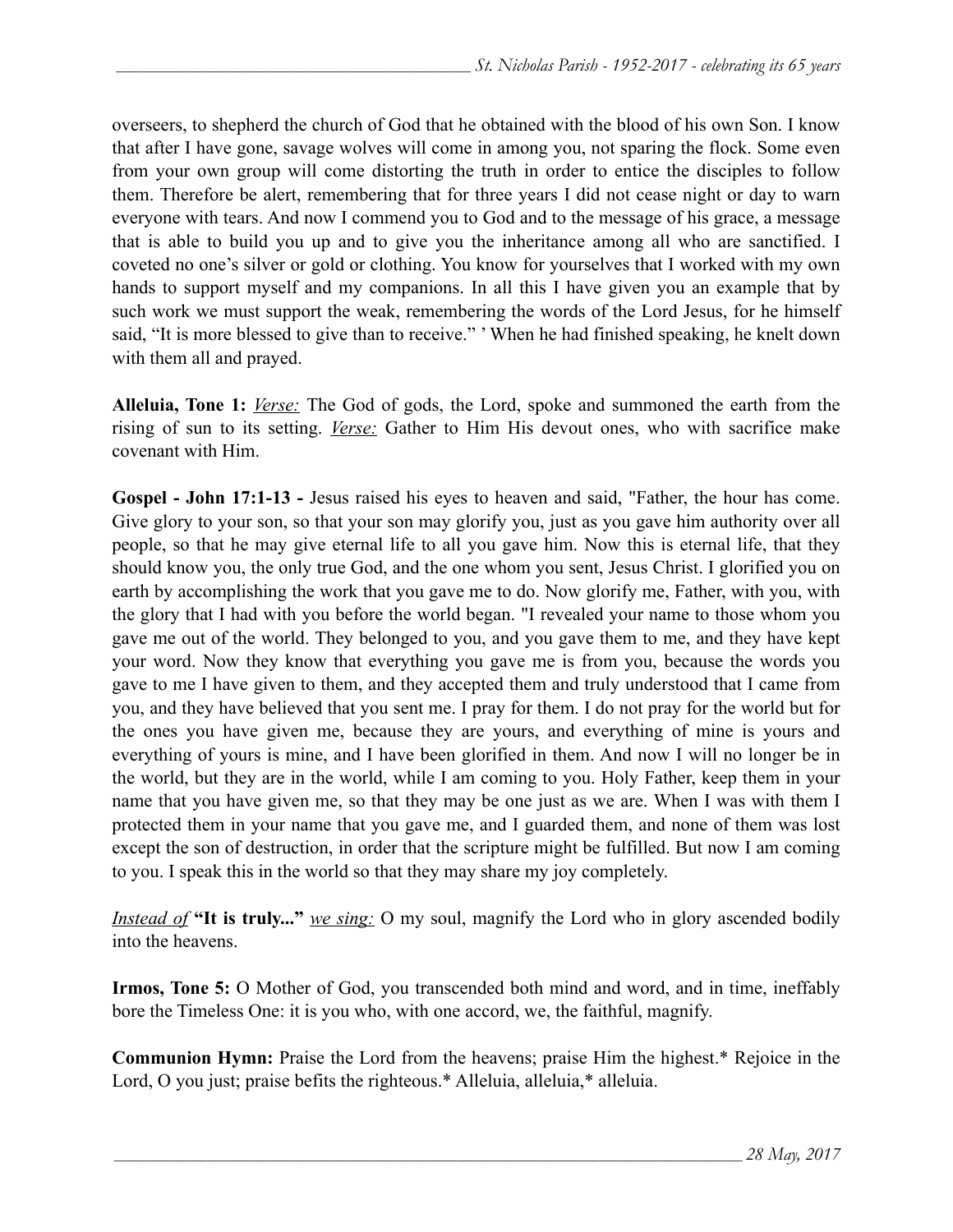*Instead of:* "We have seen the true light..." *(1x)* "May our mouths be filled..." *(3x)* and "Blessed be the Name of the Lord..." *(3x), we sing:* Be exalted, O God, above the heavens; above all the earth be Your glory.

 $\langle \rangle \langle \rangle$ 

#### **Перший Антифон**

*Стих:* Всі народи, заплещіте руками, воскликніть Богові голосом радости. **Приспів:** Молитвами Богородиці, Спасе, спаси нас.

*Стих:* Бо Господь Всевишній – страшний, цар великий по всій землі. **Приспів:** Молитвами Богородиці, Спасе, спаси нас.

*Стих:* Він покорив людей нам і народи під ноги наші. **Приспів:** Молитвами Богородиці, Спасе, спаси нас.

*Стих:* Зійшов Бог під оклики веселі, Господь – під голос сурми. **Приспів:** Молитвами Богородиці, Спасе, спаси нас.

#### **Слава: І Нині: Єдинородний Сину ...**

#### **Третій Антифон**

*Співаємо звичайний третій антифон, але з приспівoм:* Спаси нас, Сину Божий, що родився від Діви, співаємо тобі: Алилуя.

**Тропар, глас 6:** Ангельські сили на гробі твоїм\* і сторожі омертвіли \* Марія ж стояла при гробі,\* шукаючи пречистого тіла твого.\* Полонив ти ад і, не переможений від нього,\* зустрів ти Діву, даруючи життя.\* Воскреслий з мертвих, Господи, слава тобі!

**Тропар, глас 4:** Вознісся ти у славі, Христе Боже наш,\* радість сотворивши ученикам обітуванням Святого Духа,\* утвердивши їх благословенням,\* бо ти єси Син Божий,\* ізбавитель світу.

**Тропар, глас 8:** Препрославлений ти, Христе Боже наш,\* світила на землі – отців наших оснував ти\* і ними до істинної віри всіх нас направив ти.\* Багатомилосердний, слава тобі.

**Слава: Кондак, глас 8:** Апостолів проповідування і отців догмати\* єдину віру утвердили церкві,\* яка і, ризу істини з богословія вишнього носячи,\* право править, і славить благочестя велике таїнство.

**І Нині: Кондак, глас 6:** Сповнивши промисел щодо нас\* і те, що на землі, з'єднавши з небесним,\* вознісся ти у славі, Христе Боже наш,\* ніяк не відлучаючись, але невідступнео перебуваючи,\* ти кличеш до тих, що люблять тебе:\* Я з вами і ніхто проти вас.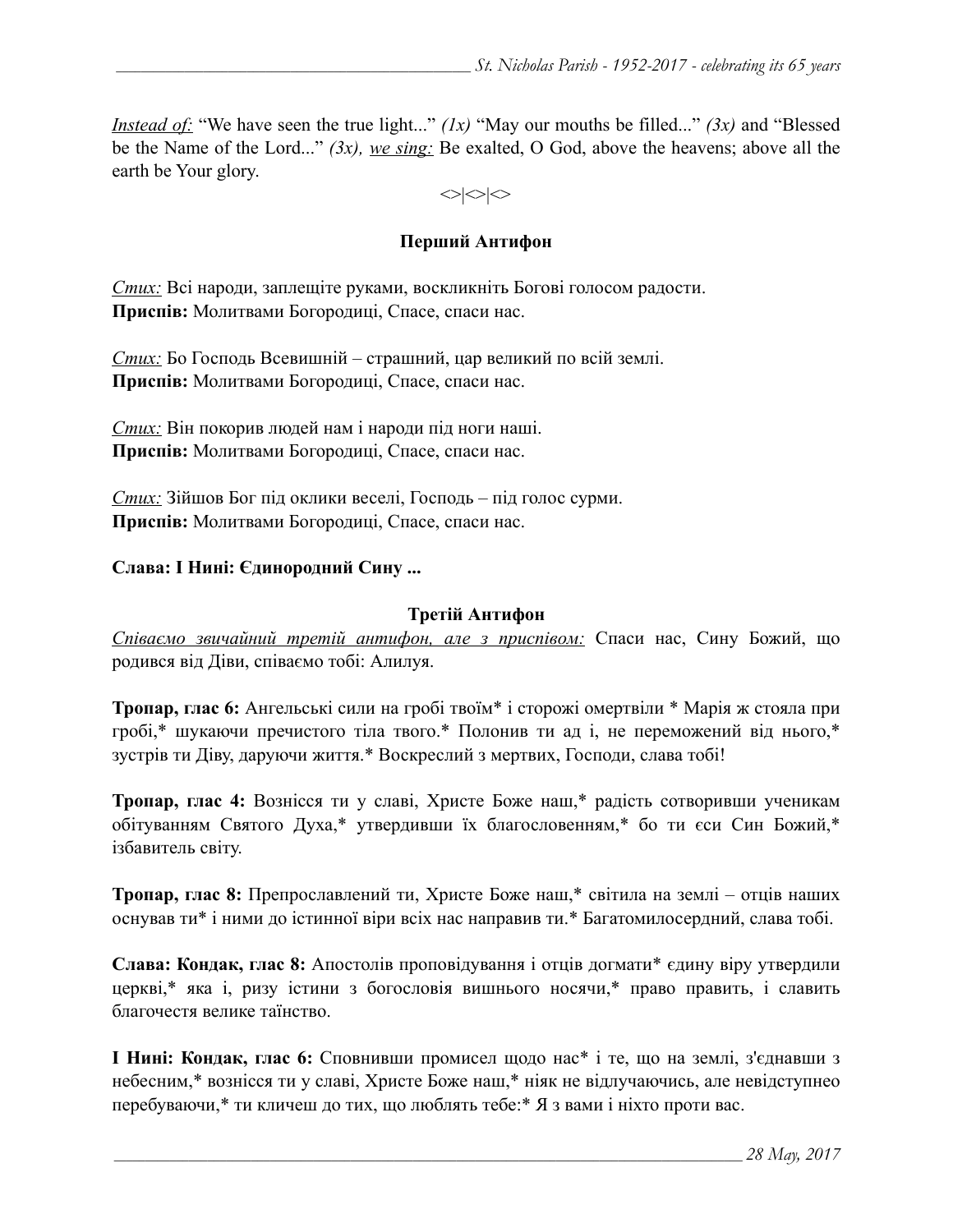**Прокімен, глас 4:** Благословен єси, Господи, Боже отців наших,\* і хвальне, і прославлене ім'я твоє навіки. *Стих:* Бо праведний єси в усьому, що сотворив ти нам.

**Апостол - Дія. 20:16-18, 28-36 - З книги Діянь Святих Апостолів читання:** Тими днями Павло вирішив плисти попри Ефес, щоб не баритися в Азію поспішав бо, щоб, по змозі, на день П'ятидесятниці бути в Єрусалимі. З Мілету він послав у Ефес і прикликав пресвітерів церкви. Коли ж вони прийшли до нього, він до них промовив: «Ви знаєте, як з першого дня, коли я вступив у Азію, увесь час поводився я з вами. Зважайте на самих себе й на все стадо, над яким Дух Святий поставив вас єпископами, щоб пасли церкву Божу, що він придбав кров'ю власною. Я знаю, що по моїм відході ввійдуть поміж вас вовки хижі, які не щадитимуть стада. Та й з-поміж вас самих повстануть люди, що говоритимуть погубні речі, щоб потягнути за собою учнів. Тому чувайте, пригадуйте собі, що я три роки, ніч і день, не переставав кожного з вас із сльозами наводити на розум. А тепер передаю вас Богові і слову його благодаті, що може збудувати й дати вам спадщину між усіма освяченими. Ні срібла, ні золота, ані одежі я не вимагав ні від кого. Ви самі знаєте, що моїм потребам і тих, які зо мною, служили оці руки. У всьому я показав вам, що, так працюючи, треба допомагати слабосильним і пам'ятати слова Господа Ісуса, що сам сказав: «Більше щастя – давати, ніж брати.» Промовивши це, він упав на коліна і з усіма ними почав молитися.

**Алилуя, глас 1:** *Стих:* Бог богів, Господь мовив, і призвав землю від сходу сонця до заходу. *Стих:* Зберіть йому преподобних його, що заповідують завіт його в жертвах.

**Євангеліє - Івана 17:1-13 -** Ісус, підвівши очі свої до неба, проказав: «Отче, прийшла година! Прослав свого Сина, щоб Син твій тебе прославив, згідно з владою, що її ти дав йому над усяким тілом: дарувати життя вічне тим, яких ти передав йому. А вічне життя у тому, щоб вони спізнали тебе, єдиного, істинного Бога, і тобою посланого – Ісуса Христа. Я тебе на землі прославив, виконавши те діло, яке ти дав мені до виконання. Тепер же прослав мене, Отче, у себе – славою тією, що її я мав у тебе перед тим, як постав світ! Я об'явив твоє ім'я людям, яких ти від світу передав мені. Вони були твої, ти ж передав мені їх, і зберегли вони слово твоє. Нині збагнули вони, що все, тобою дане мені – від тебе; слова бо, тобою мені дані, я їм дав, і сприйняли вони їх, і справді збагнули, що від тебе я вийшов, і увірували, що ти мене послав. Молю ж за них: не за світ молю, лише за тих, яких ти передав мені, бо вони – твої. І все моє – твоє, твоє ж – моє, і в них я прославився. Я вже більш не у світі, а вони у світі, і я до тебе йду. Отче Святий! Заради імени твого бережи їх, тих, що їх ти мені передав, щоб були одно, як ми! Бувши з ними у світі, я беріг їх у твоє ім'я; тих, яких ти передав мені, я їх стеріг, і ніхто з них не пропав, лише син загибелі, щоб збулося Писання. Тепер же іду до тебе, і кажу те, у світі бувши, щоб вони радощів моїх мали у собі вщерть.

*Замість* **"Достойно..."** *ми співаємо:* Величай, душе моя, Господа, що з плоттю во славі вознісся на небеса.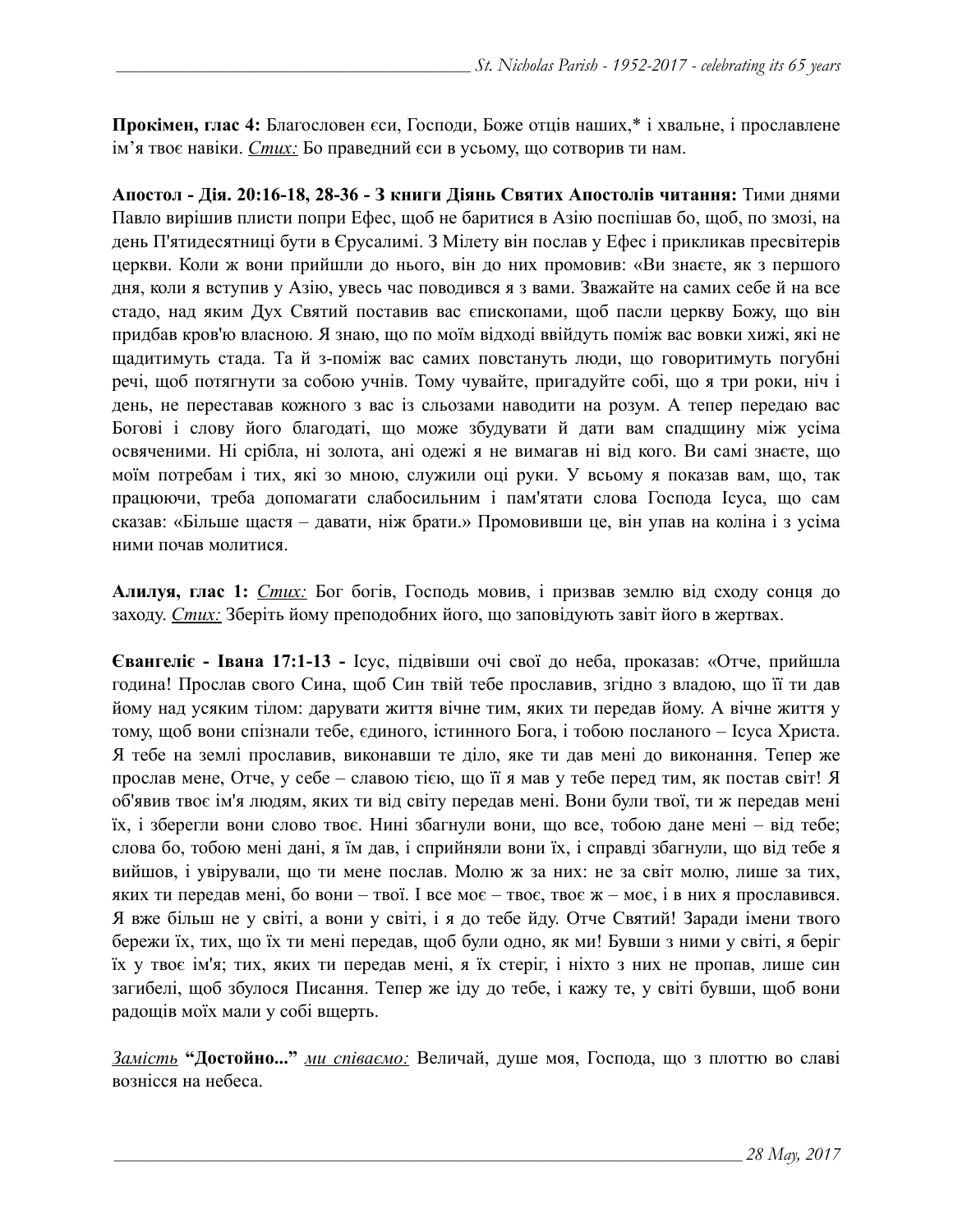**Ірмос, глас 5:** Тебе, вище ума і слова Матір Божу, що в часі безлітнього несказанно родила, вірні однодумно величаємо.

**Причасний:** Хваліте Господа з небес, хваліте його в вишніх. Радуйтеся, праведні, у Господі, правим належить похвала. Алилуя, aлилуя, aлилуя!

*Замість* "Ми бачили світло істинне..." *(x1)* "Нехай сповняться уста..." *(x3)* і "Нехай буде ім'я..." *(x3), співаємо:* Вознесися на небеса Боже і по всій землі слава Твоя.

# ANNOUNCEMENTS

- ✦**BLESSING OF THE GRAVES:** next Sunday, June 4 right after coffee & fellowship we will be going to the Royal Oak Cemetery (4673 Falaise Dr) where Fr. Yuriy will be blessing the graves.
- ✦**HAPPY BIRTHDAY** to all those who celebrated their birthdays this past week. May the Lord Our God continue to bless you abundantly and the Holy Mother of God protects you at all times. Многая Літа – Христос Воскрес!
- ✦**ISLAND CATHOLIC SCHOOLS** will be accepting applications for the following positions:
- · **Full-time Administrative Assistant at St. Joseph's School, Victoria**
- · **Early Childhood Educator, St. Joseph's School, Victoria**
- · **Out of School Care Worker, St. Joseph's School, Chemainus**

Application forms and details are posted on <http://cisdv.bc.ca/employment-opportunities.php>

- ✦**PILGRIMAGE TO THE HOLY LAND:** October 12-24, 2017. Walk in the footsteps of Jesus; an unforgettable experience with Fr, Joe Ostopowich, Sr. Angelica SSMI, brother & sister pilgrims. For details and price call Myrna Arychuk at 604.617.7200
- ✦**PARISH CALENDAR OF BIRTHDAYS & ANNIVERSARIES:** If you would like to be included in our Parish Calendar of Birthday and Anniversary celebrations, please put date in our calendar located at the church vestibule. Each week, we will list the names in our parish bulletin so we can celebrate these happy occasions together!
- ✦**PRAYER REQUEST:** Please keep in your prayers members of our parish, our family and friends who are ailing, in hospitals, nursing homes and those who are not able to join actively in their community.
- ✦**TRAVELING ICON:** Anyone interested in gracing their home with Christ The Teacher Icon can call Darlene DeMerchant at 250.727.3837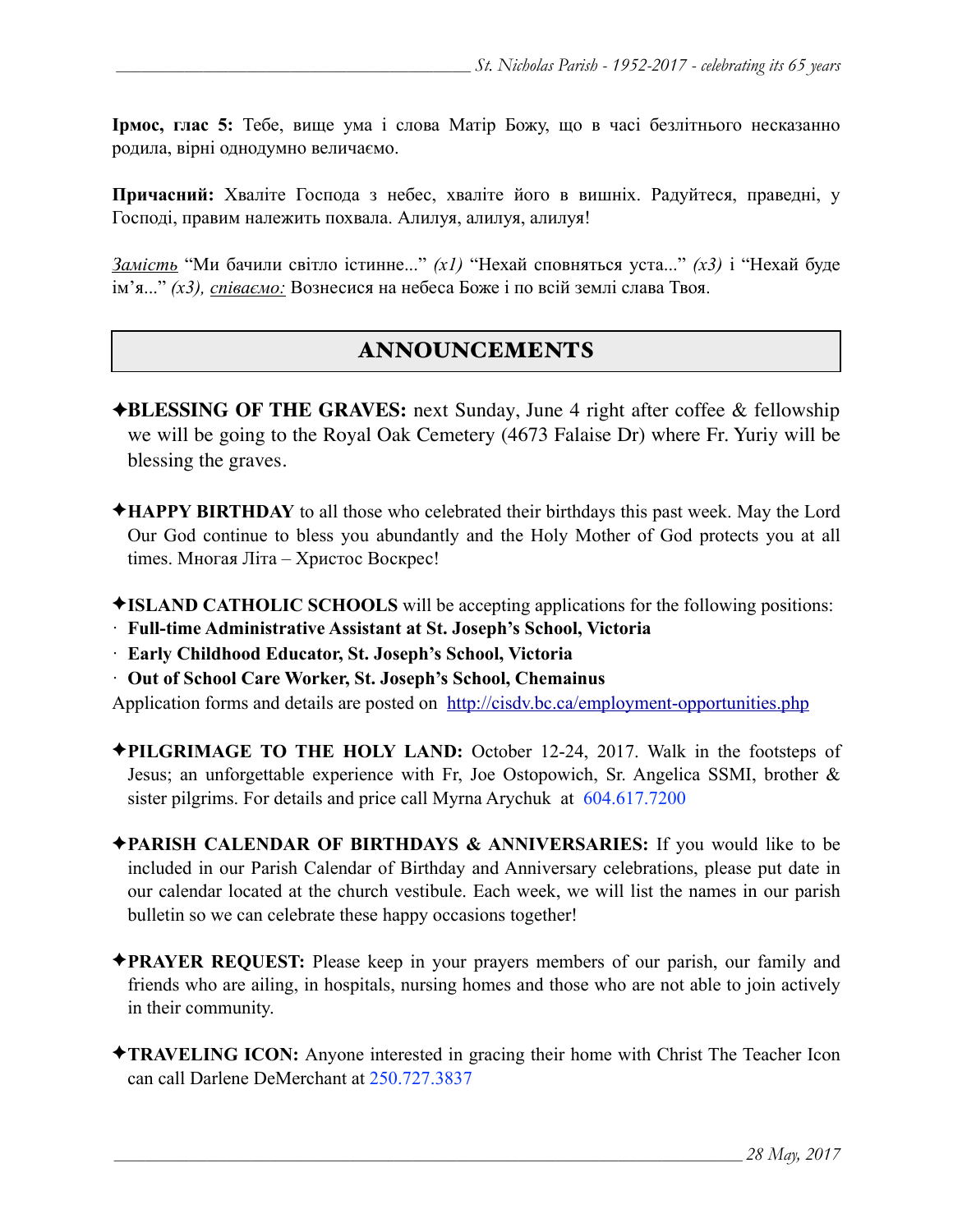- ✦**JOIN OUR CHOIR:** Do you enjoy singing? Please consider joining our St Nicholas Parish Choir and remember that we ALWAYS looking for new members! Contact Motria Koropecky for details at 250.658.3051
- ✦**CATECHISM ANNOUNCEMENT:** "*And they were bringing to Him also the infants, in order that He may be touching them; but after the disciples saw it, they rebuked them. But Jesus called them to Himself and said, Let alone the little children to come to Me, and cease hindering them; for of such is the kingdom of God*." We are happy to welcome all children to our St. Nicholas The Wonderworker catechism program. Weekly classes are scheduled Sunday morning during Divine Liturgy. We want your children to learn more about their Catholic faith, sacred scripture, feast days, and religious practices and customs of the Ukrainian Catholic church. If you have any questions, please do not hesitate to contact Marian Chalifoux at 250.507.1005
- ✦**THRIFTY'S PRE-PAID FOOD CARDS** We all have to buy groceries. Why not have 6% of it returned back to the church at no extra charge! Cards are available in \$100, \$200, and \$500 denominations. Talk to Alec after today's liturgy to pre- order your cards. We need to sell A LOT of them! We encourage you to consider purchasing them for yourselves as gifts too.
- ✦**SUNDAY COFFEE VOLUNTEERS** act as hosts and serve light refreshments following the Sunday morning Divine Liturgy, providing an opportunity for the faithful to socialize with friends and visitors following their shared worship experience. We thank all of our parishioners who kind volunteer to serve refreshments. Whether you are new to the Parish, or are a longtime members, please join us for coffee.
- ✦**BE A STEWARD:** Have you ever wondered what more can you do to help our parish? Here are some suggestions: **Steward** of property security; **Steward** of grounds cleaning; **Steward** of cleaning church; **Steward** of church linen; **Steward** of outreach; **Steward** of caring; **Steward** of prayer; **Steward** of service. Quite often, our homebound or senior members, once active in their younger years, want to find purpose in their senior years. It's not only about doing but about "BEING" present to others. Contact Fr. Yuriy **OR** Darlene DeMerchant for more information. You will be amazed how "BEING" can make a difference.
- ✦**MAY 14, SUNDAY DONATIONS:** Coffee: \$58.30; Vigil lights: \$21.50; Loose collection: \$37.00; Envelope collection: \$555.00; Pre-authorized donations May 8 to May 14: \$120.00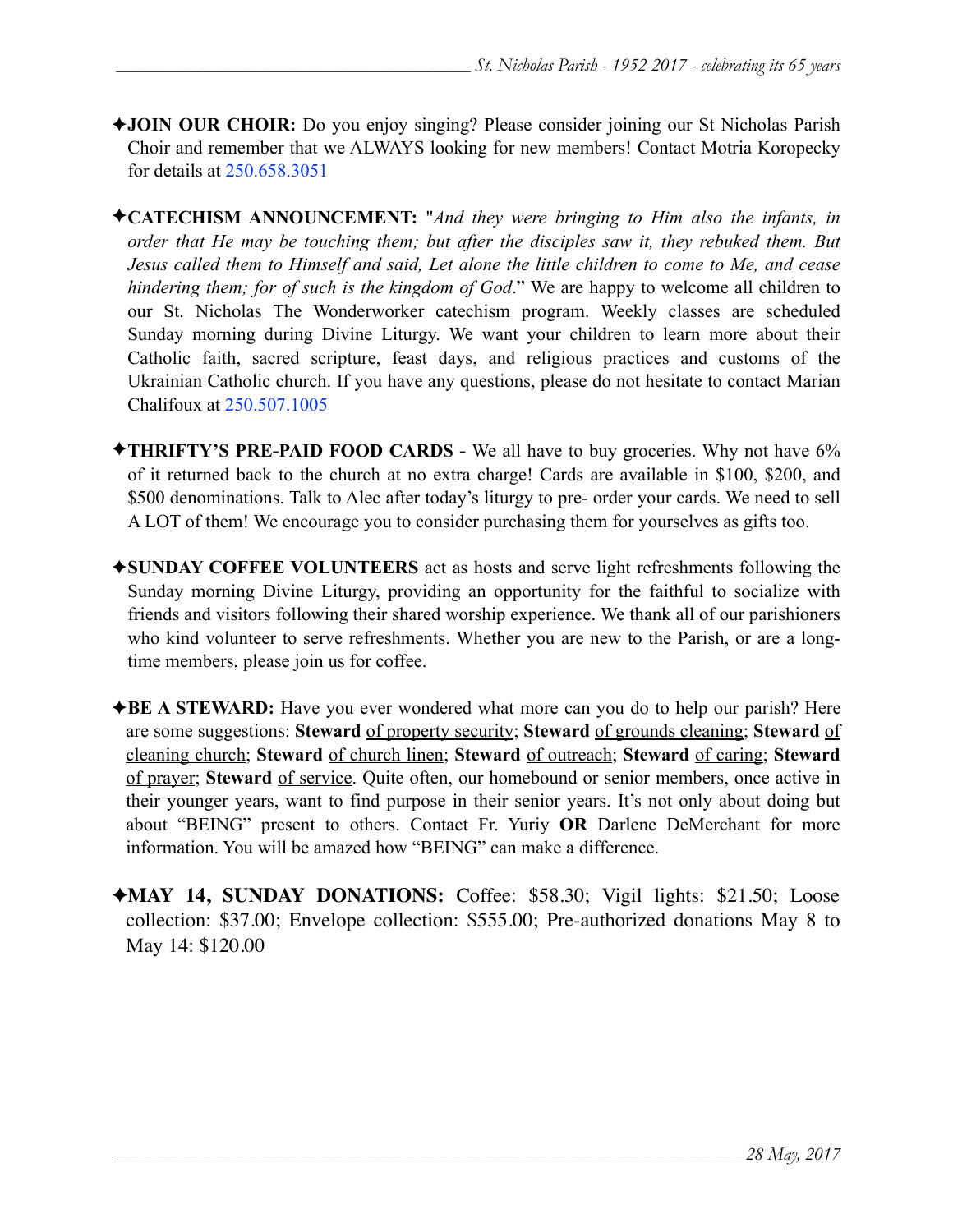# CAMP SAINT VOLODYMYR; AUGUST 20-27

## MARK YOUR CALENDARS

 The purpose of camp is to provide an opportunity for youth to experience God through nature and the companionship of others. Children will experience Ukrainian language and culture during camp along with games, religious activities, hikes, sports, arts and crafts, camp fires, water activities and other summer camp activities. This marks the 34<sup>th</sup> year of our Ukrainian Catholic Summer Camp. Camp will take place in Kelowna at the OAC facility. Camp offers a wide range of activities for campers aged 7-15 (as of December 31, 2017). Registration will be available online via Eventbrite "Camp St. Volodymyr BC 2017." Early bird registration Ends July 6, 2017.

#### WAYS TO HELP

**VOLUNTEER:** Camp St. Volodymyr is a nonprofit camp, run on a volunteer basis. If you are interested in helping at this year's camp as a counsellor, chef, arts & crafts or cultural coordinator please contact Jennifer. Applications forms for counsellors are due May 15, 2017. All volunteers will be subject to a criminal records check and must sign the camp code of conduct.

**DONATE:** We are always happy to accept food donations of vegetables, fruits, cereals, and treats for children such as cakes, cookies, as well as monetary donations. Tax receipts can be issued with donations of \$25 or more.

## **TO REGISTER:**

[https://www.eventbrite.com/e/camp-st-volodymyr-bc-2017-tickets-32623288133?](https://www.eventbrite.com/e/camp-st-volodymyr-bc-2017-tickets-32623288133?aff=utm_source%3Deb_email%26utm_medium%3Demail%26utm_campaign%3Dnew_event_email&utm_term=eventurl_text) [aff=utm\\_source%3Deb\\_email%26utm\\_medium%3Demail%26utm\\_campaign%3Dnew\\_event\\_e](https://www.eventbrite.com/e/camp-st-volodymyr-bc-2017-tickets-32623288133?aff=utm_source%3Deb_email%26utm_medium%3Demail%26utm_campaign%3Dnew_event_email&utm_term=eventurl_text) [mail&utm\\_term=eventurl\\_text](https://www.eventbrite.com/e/camp-st-volodymyr-bc-2017-tickets-32623288133?aff=utm_source%3Deb_email%26utm_medium%3Demail%26utm_campaign%3Dnew_event_email&utm_term=eventurl_text)



Divine Liturgy



**4th Day** - *Monday, May 29:* **Branches that Bear Fruit** - 9am - Divine Liturgy **5th Day** - *Tuesday, May 30:* **Where to Look for Truth?** - 9am - Divine Liturgy **6th Day** - *Wednesday, May 31:* **Personal Responsibility** - 9am - Divine Liturgy **7th Day** - *Thursday, June 1:* **Community of Prayer** - 9am - Divine Liturgy **8th Day** - *Friday, June 2:* **Serving Those in Need** - 9am - Divine Liturgy **9th Day** - *Saturday, June 3:* **"Tend my sheep!"** - 10am -

**10th Day** - *Sunday, June 4:* **Our Mission: to Carry the Holy Spirit to Others…** - 10am - Divine Liturgy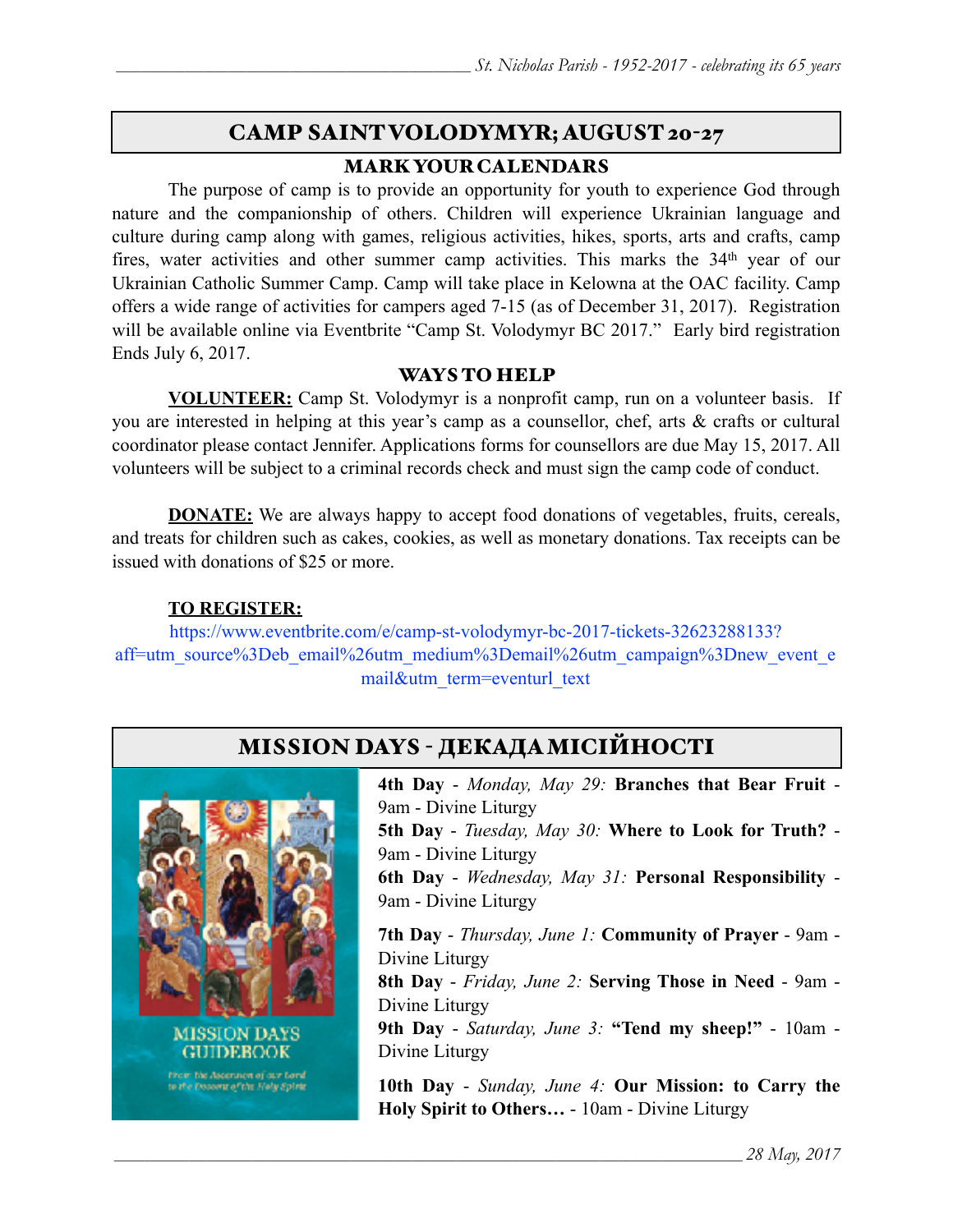## CELEBRATING THE STRENGTH OF CANADA'S DIVERSITY

 The Ukrainian Canadian Congress (UCC) is pleased to announce the launch of its project, Celebrating the Strength of Canada's Diversity: Youth Engaging Youth. The project is undertaken with the financial support of the Government of Canada's Department of Heritage Canada 150 Fund. With the Celebrating the Strength of Canada's Diversity: Youth Engaging Youth Project, the UCC will work with its member organizations across the country to organize youth-led and driven Canada 150 celebratory events in British Columbia, Alberta, Saskatchewan, Manitoba, and Ontario.

 The end goal is to focus on youth working together in the spirit of diversity and inclusion to share experiences and create actively engaging celebratory events for Canadians for Canada's 150th anniversary. The project will result in 50 events, engaging 1250 – 2500 youth in actively designing and administering the events, and attracting up to 50,000 Canadians. Galyna Paliychuk (our Canada 150 Community animator in BC) will work with Ukrainian Canadian youth on organizing youth-led and driven Canada 150 celebratory events in British Columbia. The BC youth will organize ten events in our province (ranging from sport to celebratory to cultural activities) working in partnership with youth from other ethno-cultural, linguistic, and Indigenous communities.

 At this stage of the YEY project Galyna Paliychuk is reaching out different communities and groups to indicate young leaders within those communities/groups and help them to develop their ideas of events within the scope of YEY (non-commercial mulicultural events, June-August 2017).

 If your organization has young and enthusiastic leaders who might be interested in organizing or developing current multicultural youth event in BC under the UCC Youth Engaging Youth project umbrella with the financial support of the Government of Canada's Department of Heritage Canada 150 Fund, please contact:

#### **Galyna Paliychuk**

*BC Canada 150 animator / Youth Engaging Youth coordinator at UCC National* Cell: 604.767.7608 Email: [galyna@ucc.ca](mailto:galyna@ucc.ca) Website: [www.150.ucc.ca](http://www.150.ucc.ca)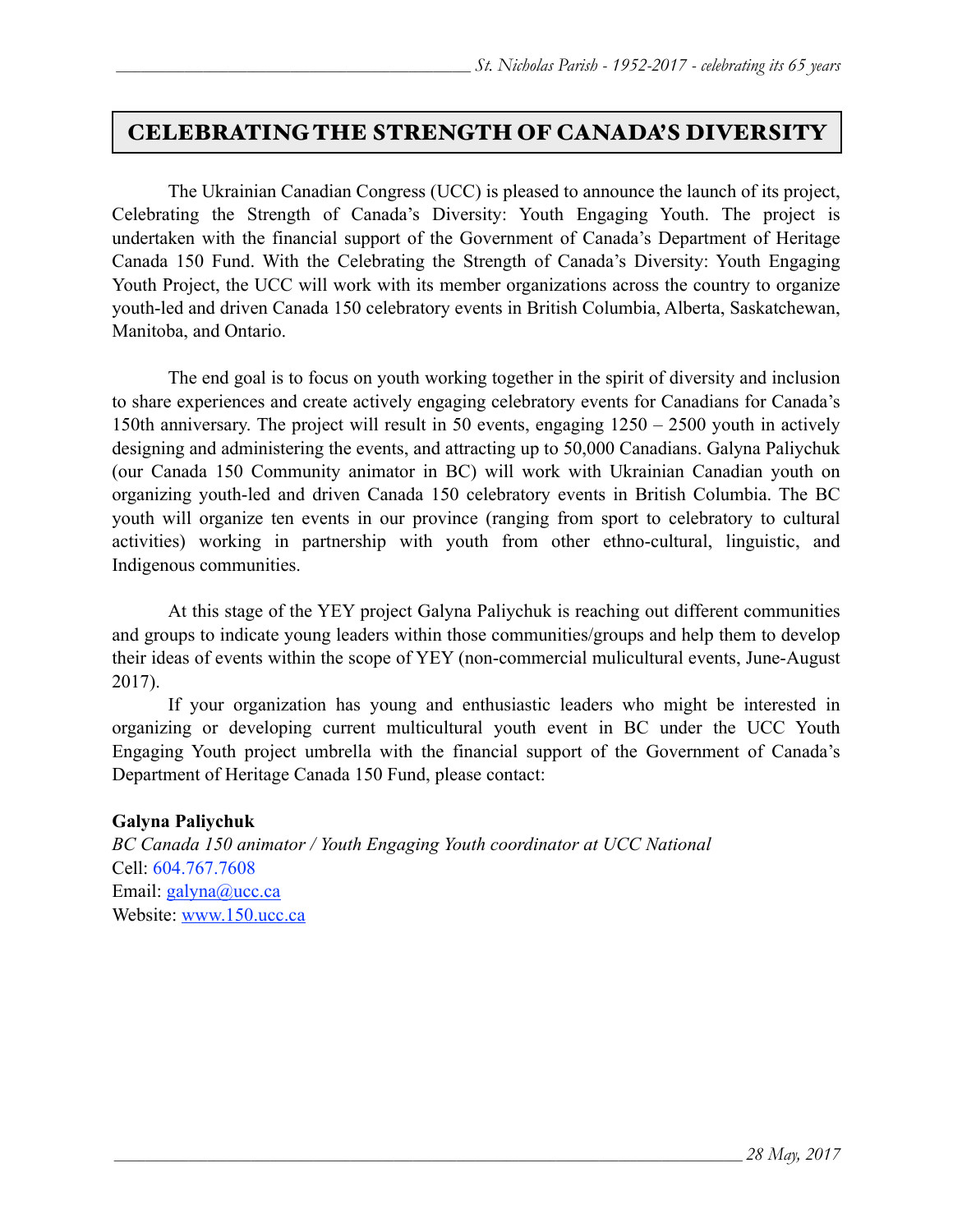## ASCENSION OF OUR LORD - ВОЗНЕСІННЯ ГОСПОДНЄ



 The Feast of the Ascension of our Lord God and Savior Jesus Christ is celebrated each year on the fortieth day after the Great and Holy Feast of Pascha (Easter). Since the date of Pascha changes each year, the date of the Feast of the Ascension changes. The Feast is always celebrated on a Thursday.

 The Feast itself commemorates when, on the fortieth day after His Resurrection, Jesus led His disciples to the Mount of Olives, and after blessing them and asking them to wait for the fulfillment of the promise of the Holy Spirit, He ascended into heaven.

#### **Biblical Story**

The story of the Ascension of our Lord, celebrated as one of the Twelve Great Feasts of the Church, is found in the book of the Acts of the Apostles 1:3-11. It is also mentioned in the Gospels of Mark (16:19) and Luke (24:50-53). The moment of the Ascension is told in one sentence: "He was lifted up before their eyes in a cloud which took Him from their sight" (Acts 1:9).

Christ made His last appearance on earth, forty days after His Resurrection from the dead. The Acts of the Apostles states that the disciples were in Jerusalem. Jesus appeared before them and commanded them not to depart from Jerusalem, but to wait for the "Promise of the Father". He stated, "You shall be baptized with the Holy Spirit not many days from now" (Acts 1:5).

After Jesus gave these instructions, He led the disciples to the Mount of Olives. Here, He commissioned them to be His witnesses "in Jerusalem, and in all Judea and Samaria, and to the end of the earth" (Acts 1:8). It is also at this time that the disciples were directed by Christ to "go and make disciples of all nations, baptizing them in the name of the Father and the Son and the Holy Spirit" (Matthew 28:19). Jesus also told them that He would be with them always, "even to the end of the world" (Matthew 28:20).

As the disciples watched, Jesus lifted up His hands, blessed them, and then was taken up out of their sight (Luke 24:51; Acts 1:9). Two angels appeared to them and asked them why they were gazing into heaven. Then one of the angels said, "This same Jesus, which is taken up from you into heaven, shall so come in like manner as you have seen Him going into heaven" (Acts 1:11).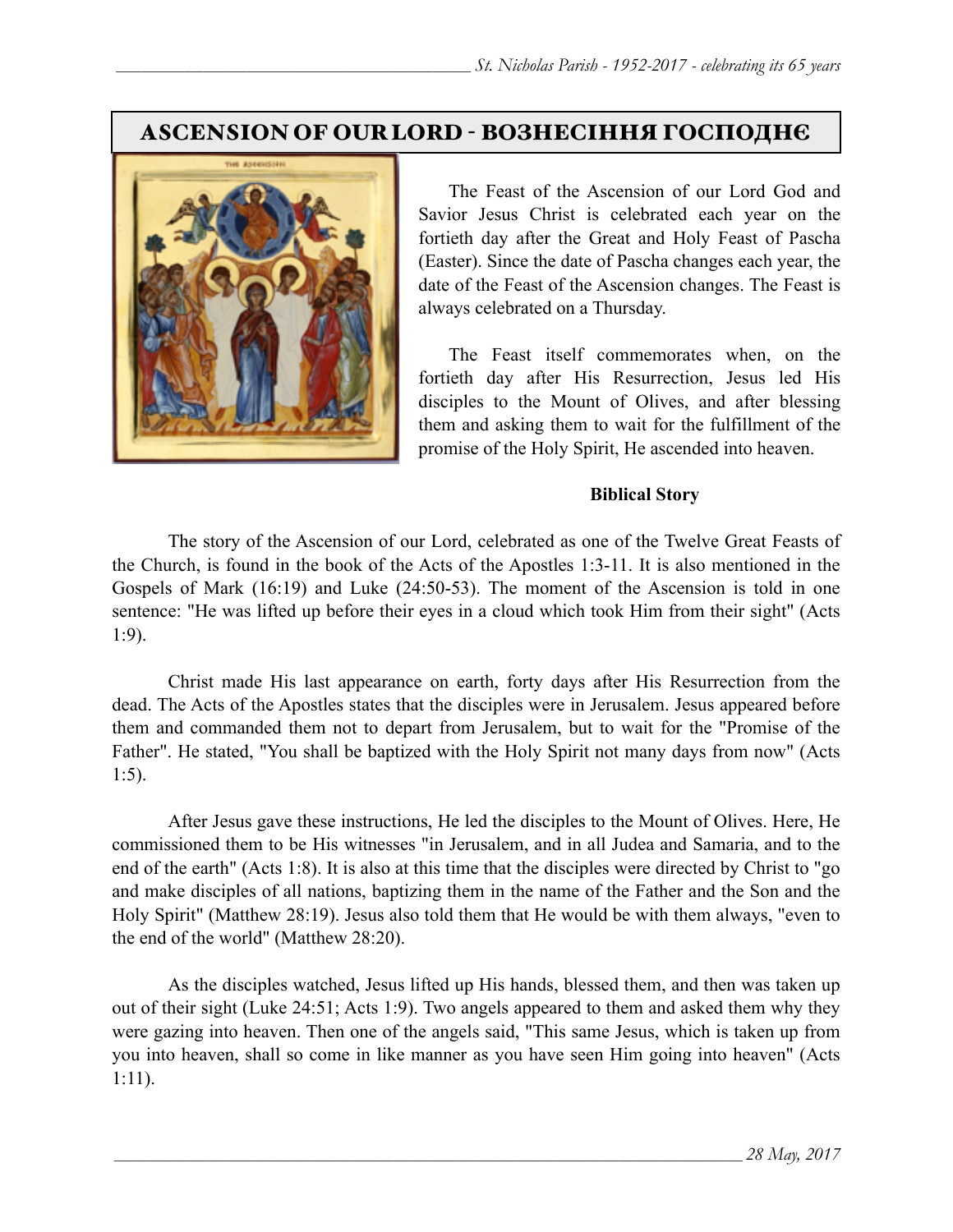#### **Icon of the Feast**

 The icon of The Ascension of Our Lord is a joyous icon. It is painted with bright colors. Christ is shown ascending in His glory. Christ blesses the assembly with His right hand. In His left hand is a scroll. The scroll is a symbol of teaching. The icon reminds us that Christ continues to be the source of the teaching and message of the Church, blessing and guiding those to whom He has entrusted his work.

 The Theotokos occupies a very special place in this icon. She is in the centre of the icon, immediately below the ascending Christ. The gesture of her hands is gesture of prayer. She is clearly outlined by the whiteness of the garments of the angels. The Theotokos is depicted in a very calm pose. This is quite different from the appearance of the Disciples. They are moving about, talking to one another and looking and pointing towards heaven. The entire group, the Theotokos and the disciples represent the Church. The icon expresses the sovereignty of Christ over His Church; He is its Head, its source of inspiration and teaching.

## MISSION DAYS TASKS

#### *Monday, May 29:* Branches that Bear Fruit

*1. Personal/Family.* Let us take interest to learn how my parish lives during the week and whether I might dedicate some of my time or talents. In our families let us take note of our children's God-given talents and encourage them to share those talents for the good of others.

 2. Parish. Let us express our gratitude to those who offer a variety of ministries and services in our parish community. Let us resolve to take an active part in organizational parish meetings, especially for pastoral planning.

*3. Beyond the parish.* Let us give a good example of volunteerism in the Christian community and invite others to share their gifts, even those who are distant from the Church.

## *Tuesday, May 30:* Whsere to Look for Truth?

*1. Personal/Family.* By ourselves or together as a family let us once again read His Beatitude Sviatoslav's Pastoral Letter, "The Vibrant Parish: a Place to Encounter the Living Christ" (2011) and ask ourselves if anything has changed in our lives from that time.

*2. Parish.* Let us make an effort to ensure that our parishioners have access to a variety of good reading material. Let us take care that in our parish everyone can do something for his or her growth in understanding the truths of our faith.

*3. Beyond the parish.* Let us share His Beatitude's Pastoral Letter on the "Vibrant Parish" with those who have never heard of it. If I have read some good book or seen a film with a positive religious theme, I will share it with others.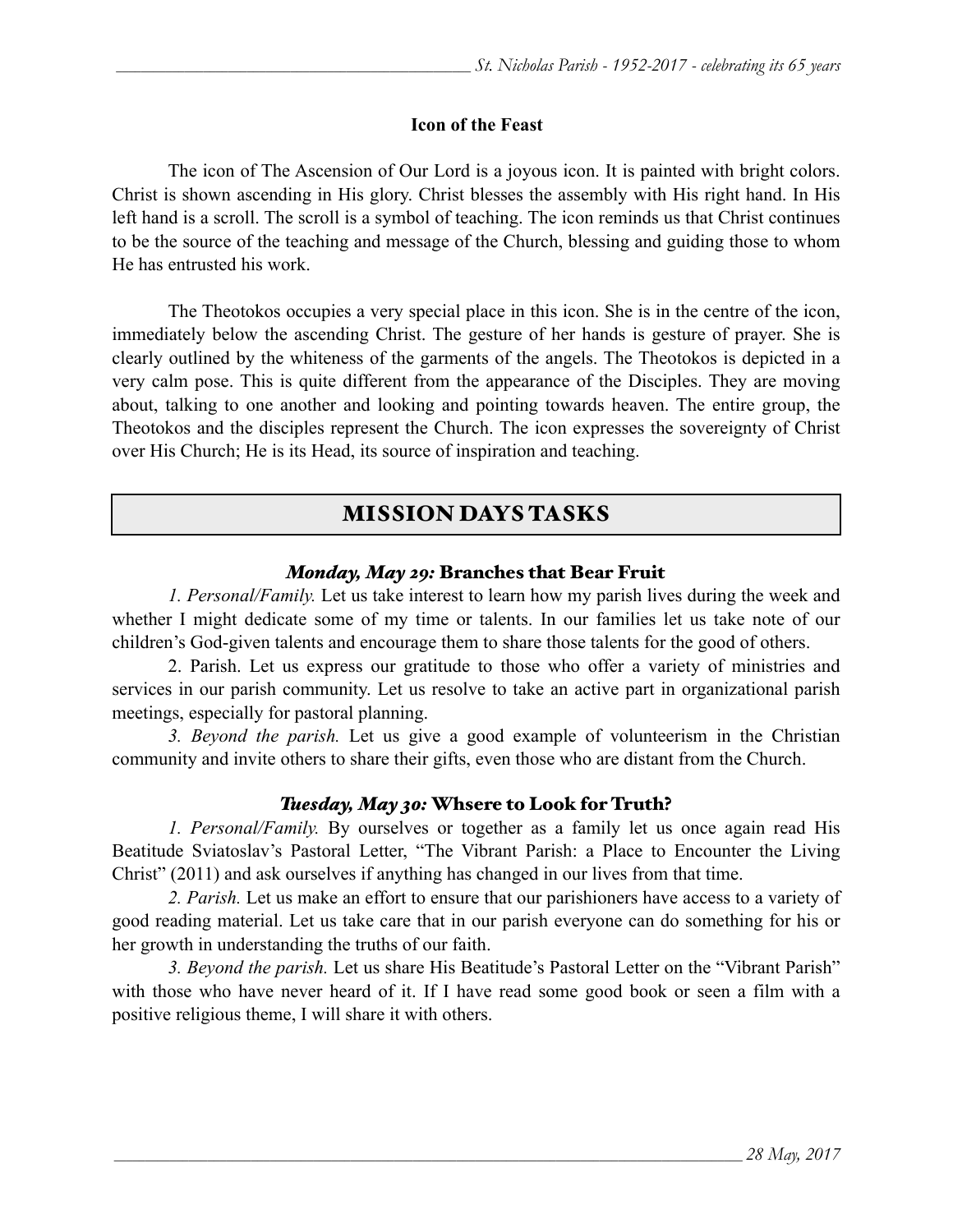## *Wednesday, May 31:* Personal Responsibility

*1. Personal/Family.* Let us ask ourselves as a family, what have we done over the past year to help our parish grow. Let us go to our pastor and tell him what personal responsibility I am ready to take upon myself in the life of the parish.

*2. Parish.* Let us think about how volunteers are organized in our parish and what we might do better, so that our parishioners recognize their personal responsibility for the life of the parish community.

*3. Beyond the parish.* I will tell others what my responsibility is in the parish and why I go to my parish (what I like the most about it).

#### *Thursday, June 1:* Community of Prayer

*1. Personal/Family.* Let us make an examination of conscience regarding our personal prayer and our common prayer as a family. Today-tomorrow I will pray for the health and salvation of each family member, neighbor, friend, co-worker.

*2. Parish.* Let us do some new way to advertise our parish services (billboards, social media, pamphlets...). Let is help parish prayer groups and additional members.

*3. Beyond the parish.* If we know someone who does not go regularly to church, let us invite them to join us. If they decline, let us ask them if we can pray for any special intention on their behalf.

#### *Friday, June 2:* Serving Those in Need

*1. Personal/Family.* Over the past year how have I done good to a neighbor in need? As a family let us resolve to engage in some form of charitable works once a month for the benefit of someone who lives close and is in need.

*2. Parish.* Let us frequently inform our parishioners about different social ministry initiatives in our parish. Let us keep the community informed about parish members who are in need (especially the elderly who live alone). Let us encourage our parish youth to organize and implement some initiative for the benefit of the needy on the territory of our parish.

*3. Beyond the parish.* Let us look if among my neighbors there isn't some individual or family that is in dire need. Let us try to help this person, these persons, with a kind word, with some concrete assistance.

#### *Saturday, June 3:* "Tend my sheep!"

*1. Personal/Family.* This evening let us especially pray for our pastor or parish administrator and all our clergy, thank God for their ministry.

*2. Parish.* Let us give special attention to those in our Church who work in missionary territory or are engaged in various chaplaincies. Pastors, try to follow the work of the Pastoralmissionary department of the UGCC and inform our faithful about the life of our Church in those areas where we have no formal ecclesial structure.

*3. Beyond the parish.* Today-tomorrow let us make a donation to support the missionary activity of our Church and our eparchy.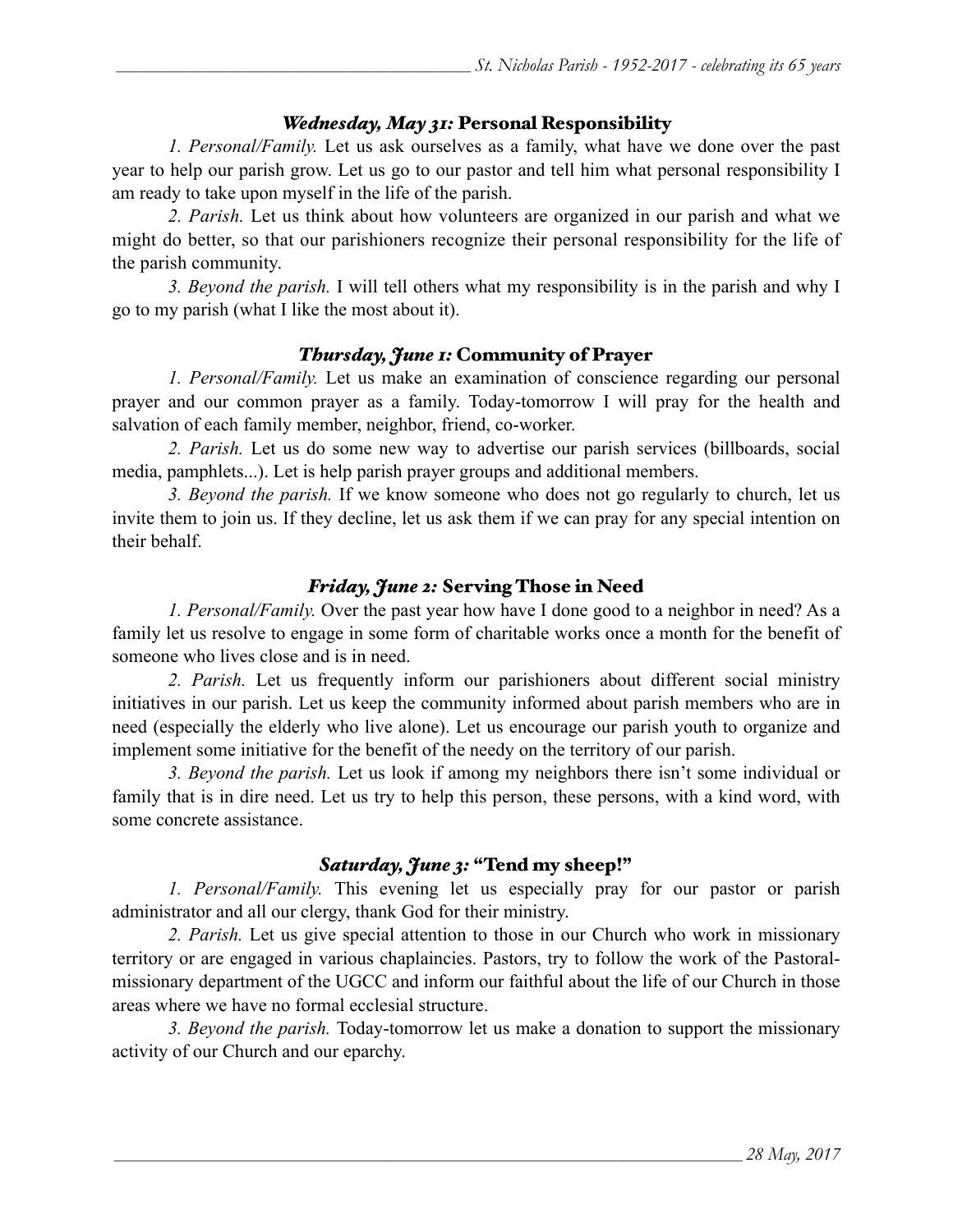#### *Sunday, June 4:* Our Mission: to Carry the Holy Spirit to Others…

*1. Personal/Family.* As we close these Mission Days let us look at the list of gifts and fruits of the Holy Spirit. Let us ask ourselves: what gifts do I see in my family, what fruits have I brought over the past year.

*2. Parish.* Let us open our eyes to the gifts of the Holy Spirit in our parish community. In planning our parish life let us focus on the fruits of the Holy Spirit we would like to bring forth.

*3. Beyond the parish.* Let us teach ourselves to see our personal behavior and our entire life in the Christian community through the lens of mission: as an opportunity to bear witness to God's love and goodness before others.